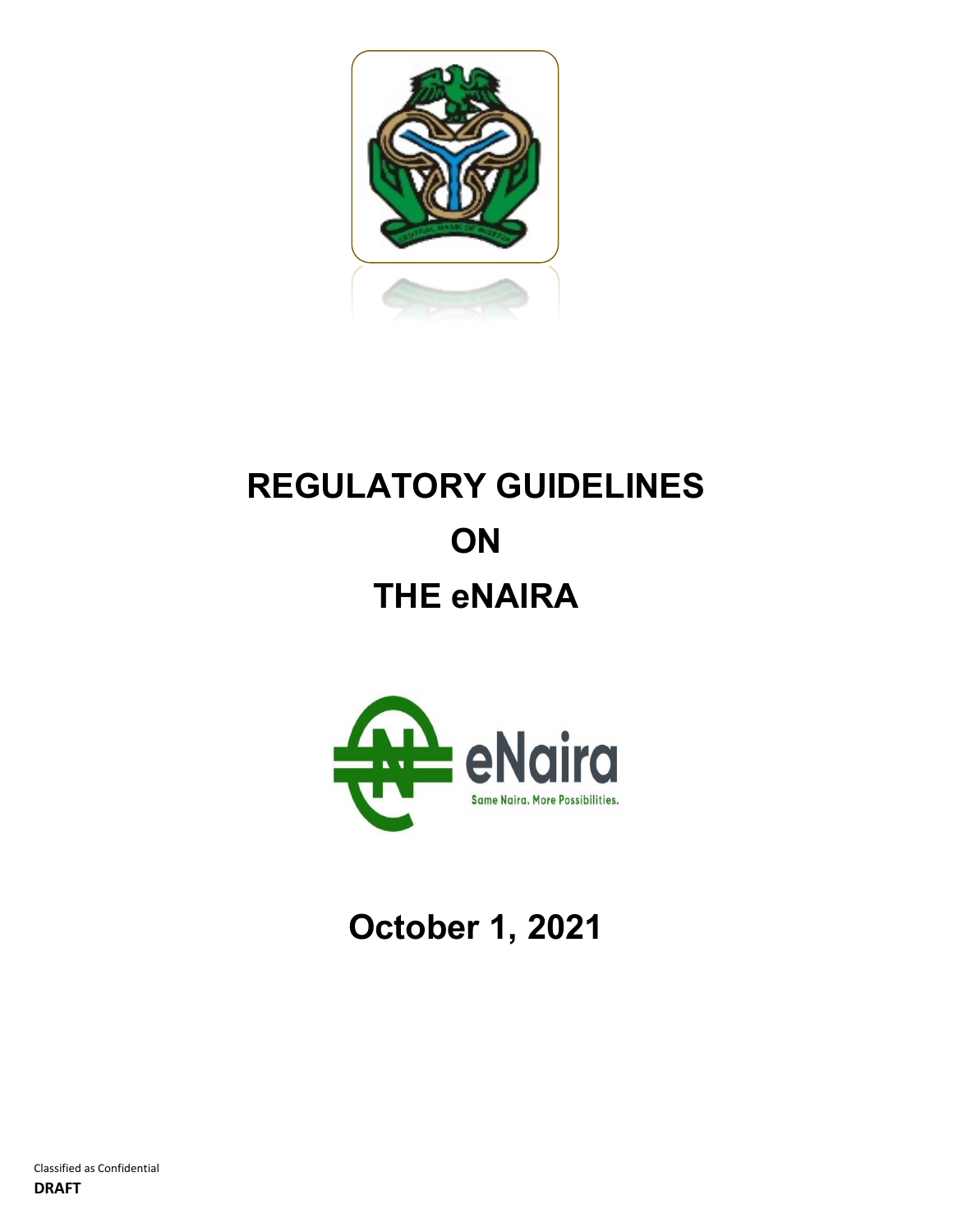#### $1.0$ **Table of Contents**

| 1.0 |        |     |  |  |  |
|-----|--------|-----|--|--|--|
| 2.0 |        |     |  |  |  |
| 3.0 |        |     |  |  |  |
|     |        | 3.1 |  |  |  |
|     |        | 3.2 |  |  |  |
|     |        | 3.3 |  |  |  |
|     | 3.3.1  |     |  |  |  |
|     | 3.3.2  |     |  |  |  |
|     |        |     |  |  |  |
|     | 3.3.3  |     |  |  |  |
|     | 3.3.4  |     |  |  |  |
|     |        | 3.4 |  |  |  |
|     |        | 3.5 |  |  |  |
|     |        | 3.6 |  |  |  |
| 4.0 |        |     |  |  |  |
| 4.1 |        |     |  |  |  |
|     | 4.1.2  |     |  |  |  |
|     | 4.1.3  |     |  |  |  |
|     | 4.1.4. |     |  |  |  |
|     | 4.1.5  |     |  |  |  |
| 5.0 |        |     |  |  |  |
|     |        | 5.1 |  |  |  |
|     | 5.1.1  |     |  |  |  |
|     | 5.1.2  |     |  |  |  |
|     | 5.1.3  |     |  |  |  |
|     | 5.1.4  |     |  |  |  |
| 6.0 |        |     |  |  |  |
| 7.0 |        |     |  |  |  |
| 8.0 |        |     |  |  |  |
|     |        | 8.1 |  |  |  |
|     |        | 8.2 |  |  |  |
|     |        | 8.3 |  |  |  |
|     |        | 8.4 |  |  |  |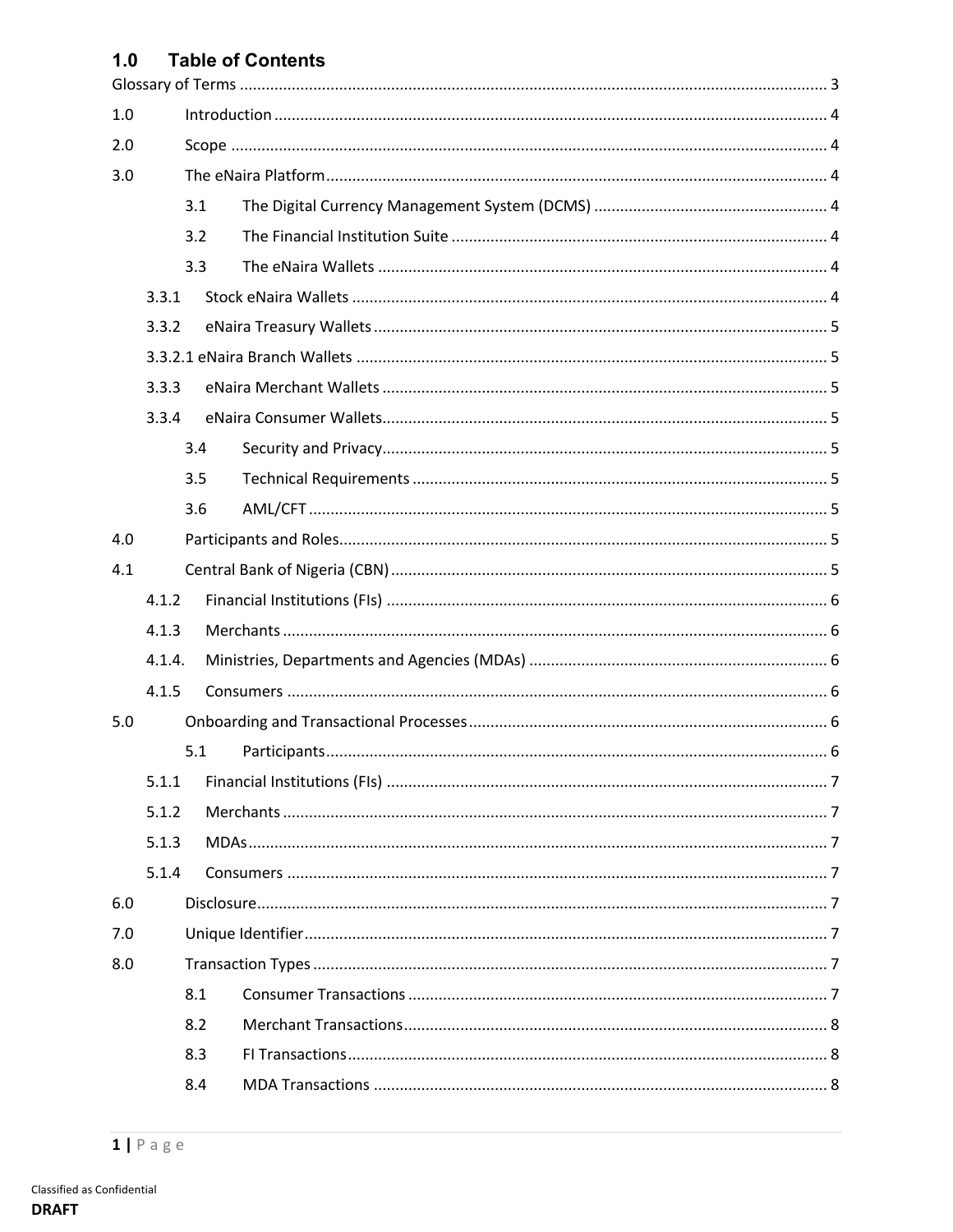| 9.0  |      |  |  |  |  |
|------|------|--|--|--|--|
| 10.0 |      |  |  |  |  |
|      | 10.1 |  |  |  |  |
|      | 10.2 |  |  |  |  |
|      | 10.3 |  |  |  |  |
|      | 10.4 |  |  |  |  |
| 11.0 |      |  |  |  |  |
| 12.0 |      |  |  |  |  |
|      | 12.1 |  |  |  |  |
|      | 12.2 |  |  |  |  |
|      | 12.3 |  |  |  |  |
|      | 12.4 |  |  |  |  |
| 13.0 |      |  |  |  |  |
|      |      |  |  |  |  |
|      | 13.1 |  |  |  |  |
| 14.0 |      |  |  |  |  |
| 15.0 |      |  |  |  |  |
| 16.0 |      |  |  |  |  |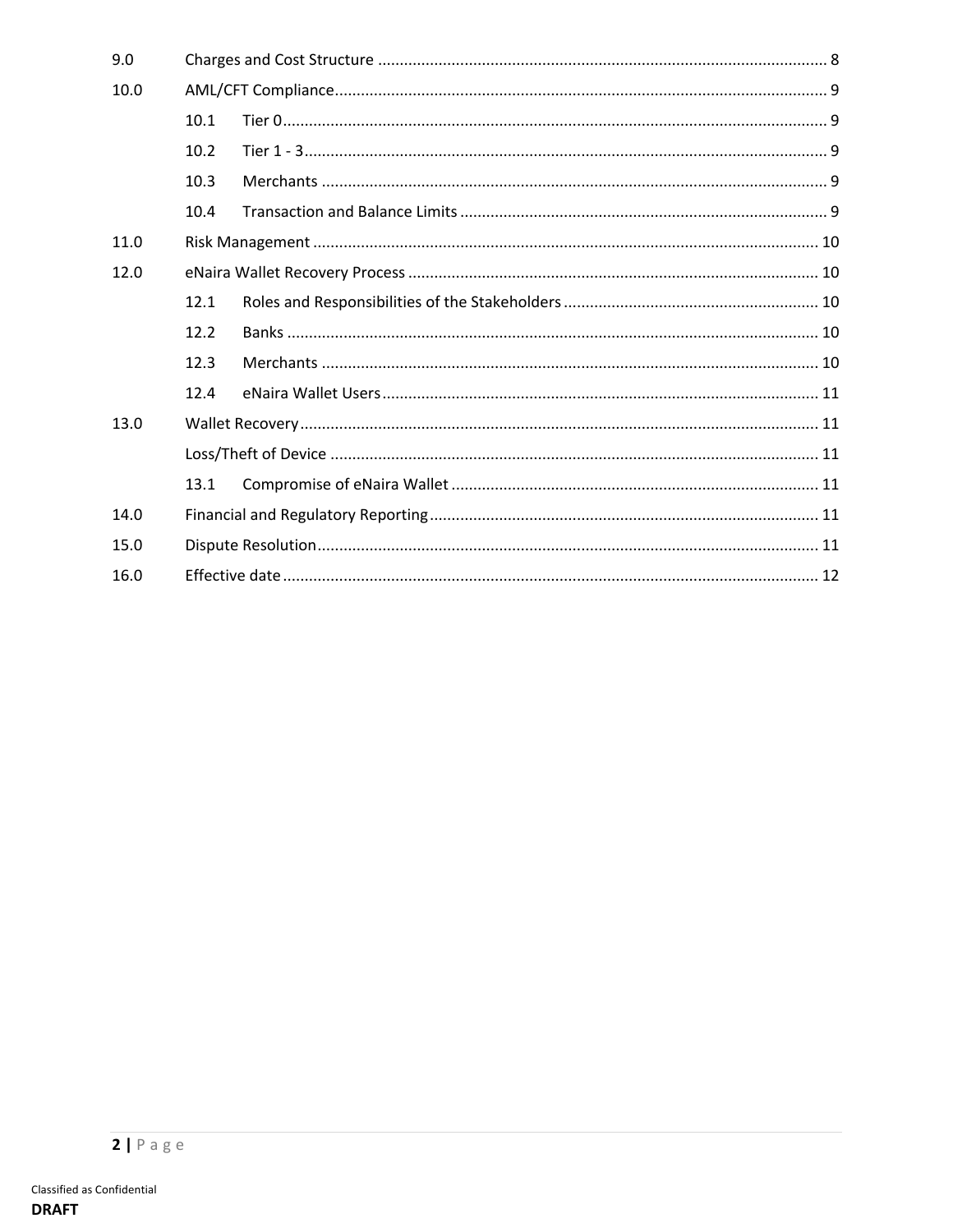# **Glossary of Terms**

| <b>Acronym</b>  | <b>Definition</b>                                                                                        |  |
|-----------------|----------------------------------------------------------------------------------------------------------|--|
| <b>AML/CFT</b>  | Anti-Money Laundering/Combating the Financing of Terrorism                                               |  |
| <b>BVN</b>      | <b>Bank Verification Number</b>                                                                          |  |
| <b>CBN</b>      | Central Bank of Nigeria                                                                                  |  |
| <b>DCMS</b>     | The Digital Currency Management System                                                                   |  |
| eNAIRA          | Electronic Naira issued by the Central Bank of Nigeria as a legal<br>tender                              |  |
| Fls             | Financial Institutions such as Banks, Other Financial Institutions,<br><b>Mobile Money Operators</b>     |  |
| <b>KYC</b>      | <b>Know Your Customer</b>                                                                                |  |
| <b>MERCHANT</b> | Duly accredited individuals and non-individual (corporates)<br>authorized to conduct business in Nigeria |  |
| <b>MDAs</b>     | Ministries, Departments and Agencies                                                                     |  |
| <b>NIN</b>      | National Identification Number                                                                           |  |
| <b>TIN</b>      | <b>Taxpayer Identification Number</b>                                                                    |  |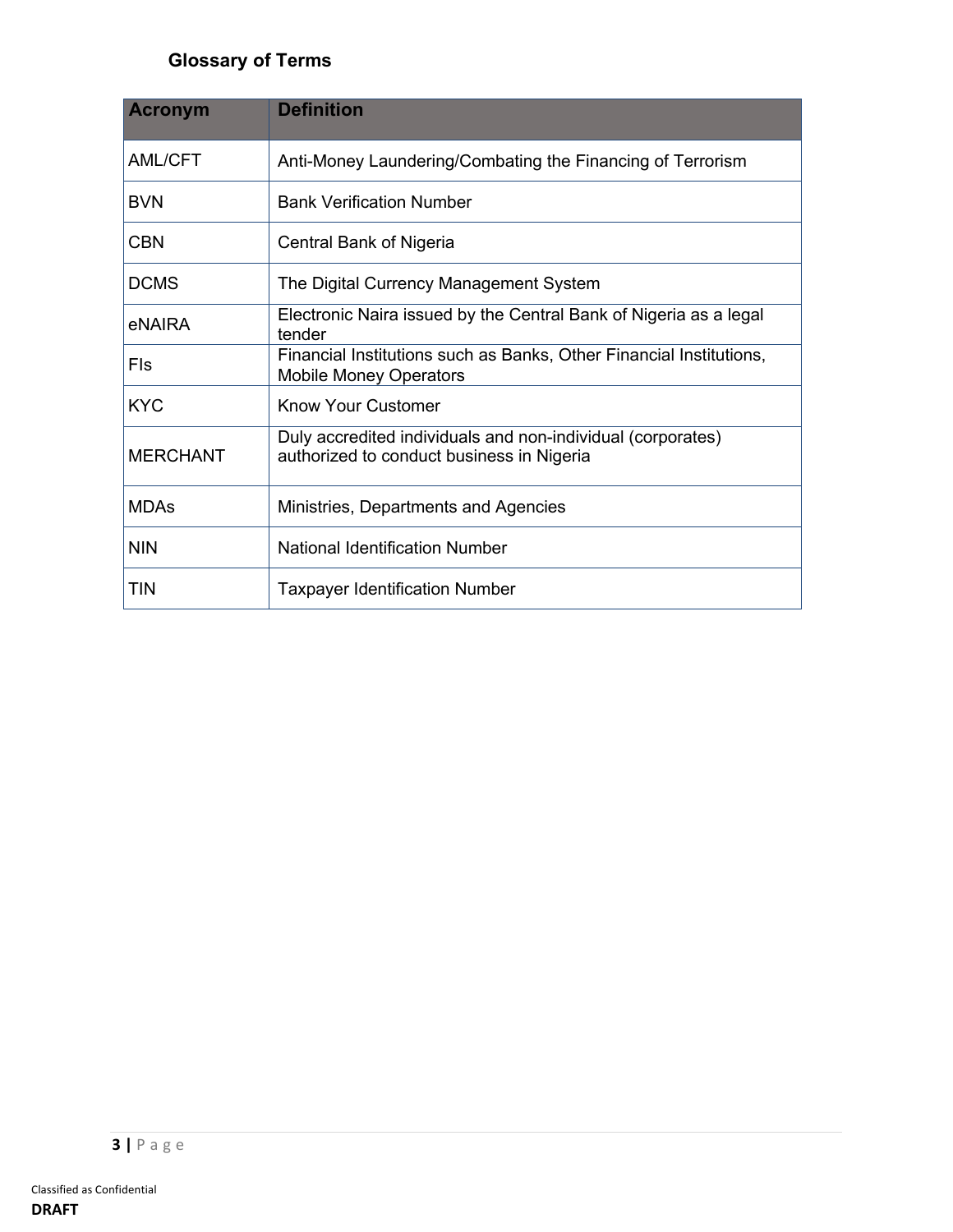# **1.0 Introduction**

The Central Bank of Nigeria, under the Central Bank of Nigeria (CBN) Act 2007 and the Banks and Other Financial Institutions Act (BOFIA) 2020, is empowered to issue legal tender currency, ensure financial system and promote the development of electronic payments system. The Bank, in furtherance of its mandate, hereby issues the following Guidelines for the operation of the eNaira.

The eNaira is the digital form of the Naira, issued by the CBN in line with Section 19 of the CBN Act. It is a direct liability of the Bank, a legal tender and will form part of the currency in circulation and will be at par with the physical Naira (that is 1:1). The eNaira shall complement traditional Naira as a less costly, more efficient, generally acceptable, safe and trusted means of payment. In addition, it will improve monetary policy effectiveness, enhance government's capacity to deploy targeted social interventions and boost remittances through formal channels.

The eNaira wallet is required to access, use and hold eNaira. The eNaira will be exchangeable for other Central Bank Digital Currencies (CBDC).

# **2.0 Scope**

The provisions of these Guidelines shall apply to all financial institutions and users of the eNaira.

#### **3.0 The eNaira Platform**

This section gives an overview of the key components of the eNaira platform.

# **3.1 The Digital Currency Management System (DCMS)**

The eNaira shall be administered by the CBN through the Digital Currency Management System (DCMS) to mint and issue eNaira.

Financial institutions shall maintain a treasury eNaira wallet for holding and managing eNaira on the DCMS.

#### **3.2 The Financial Institution Suite**

The FI Suite is the primary application used by the FIs to manage their digital currency holdings, requests, and redemption with the CBN.

#### **3.3 The eNaira Wallets**

The eNaira platform shall host eNaira wallets for different stakeholders.

# **3.3.1 Stock eNaira Wallets**

The eNaira stock wallet belongs solely to the CBN and it shall warehouse all minted eNaira.

**<sup>4</sup> |** Page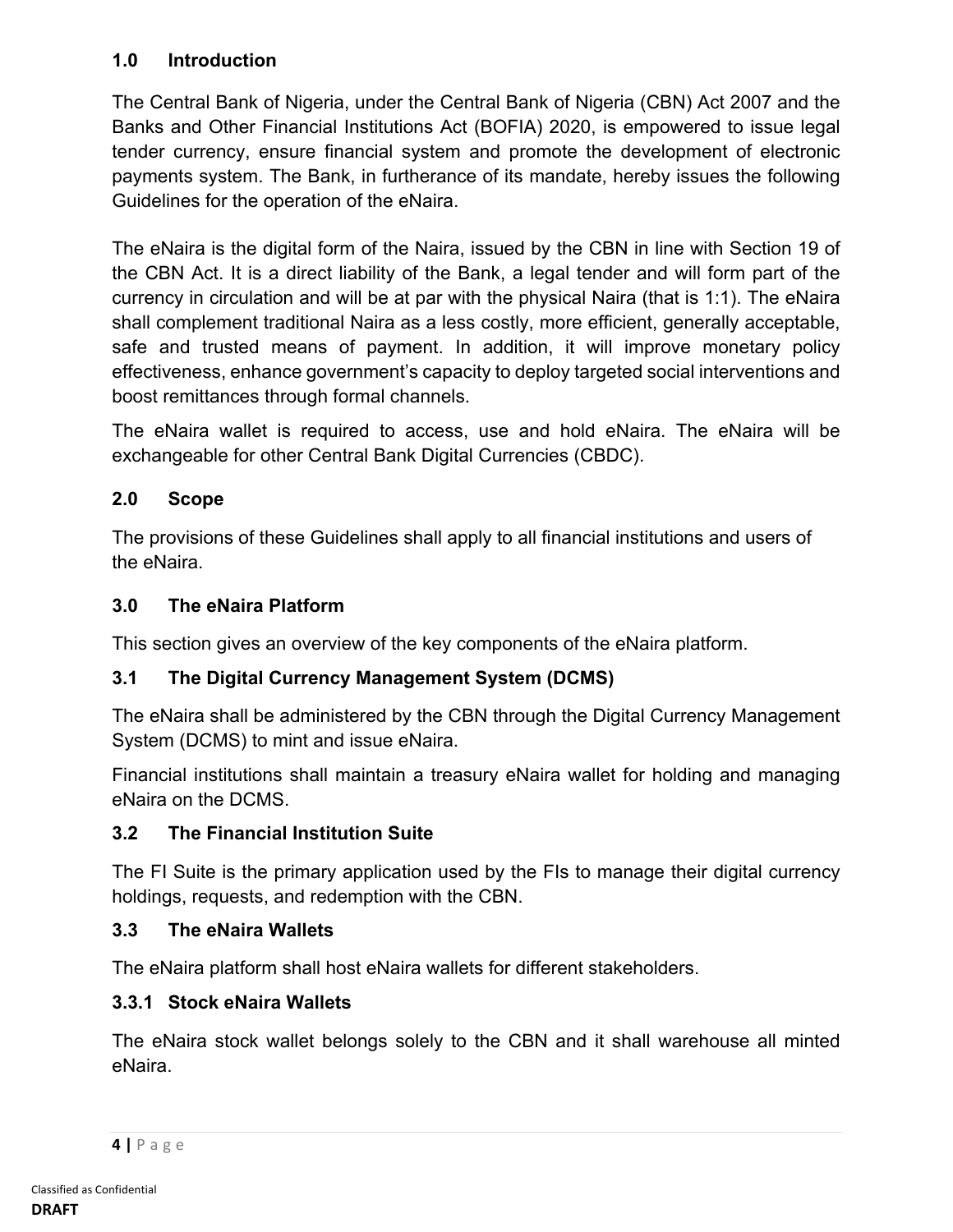#### **3.3.2 eNaira Treasury Wallets**

A financial institution (FI) shall maintain one treasury eNaira wallet to warehouse eNaira received from the CBN eNaira stock wallet. FIs may create eNaira sub-treasury wallets for branches tied to it and fund from its single eNaira treasury wallet with the CBN.

# **3.3.2.1 eNaira Branch Wallets**

An FI may create eNaira branch sub-wallets for its branches. The eNaira branch subwallet shall be funded from the treasury eNaira wallet.

### **3.3.3 eNaira Merchant Wallets**

eNaira Merchant wallets shall be used solely for receiving and making eNaira payments for goods and services.

### **3.3.4 eNaira Consumer Wallets**

eNaira Consumer wallets shall be created for end users to transact on the eNaira platform.

### **3.4 Security and Privacy**

The two-factor authentication and other measures shall be adopted to ensure the security of eNaira wallet.

#### **3.5 Technical Requirements**

FIs shall integrate their backend systems to the DCMS for efficient transfer of eNaira between bank accounts and eNaira wallets.

# **3.6 AML/CFT**

AML/CFT checks for fraud detection and prevention shall apply on the eNaira platform.

#### **4.0 Participants and Roles**

# **4.1 Central Bank of Nigeria (CBN)**

The CBN shall exclusively perform the following roles:

- a) Mint, issue, distribute, redeem and destroy the eNaira;
- b) Determine the technical, regulatory and operational standards for the eNaira;
- c) Manage unresolved eNaira issues and complaints escalated from the FIs and disputes arising between FIs;
- d) Monitor compliance with applicable regulations; and
- e) Issue directives and review Guidelines on eNaira periodically as may be required.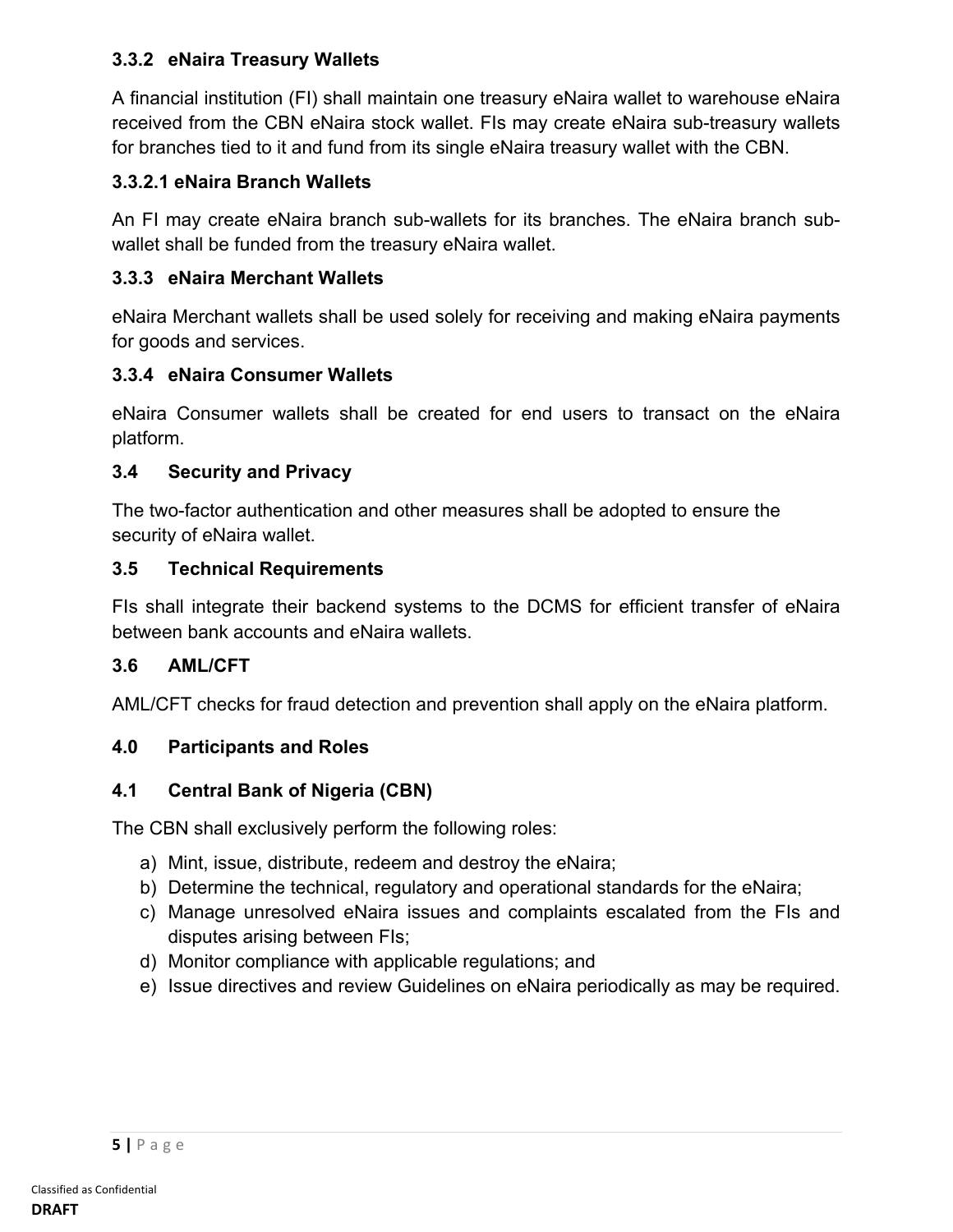# **4.1.2 Financial Institutions (FIs)**

The Financial Institutions are intermediaries between the CBN and customers. Their roles within the eNaira ecosystem shall include:

- a) Facilitating eNaira wallet onboarding for bank customers (merchants and customers);
- b) Integrating the eNaira wallet feature into their digital banking channels;
- c) Requesting eNaira from CBN for self and on behalf of its customers;
- d) Managing eNaira across its branches;
- e) Developing and / or updating reporting and internal frameworks to ensure compliance with KYC and AML/CFT requirements;
- f) Receiving and resolving customers' complaints on eNaira; and
- g) Ensuring that eNaira enquiries and complaints are included in the periodic reports to CBN.

# **4.1.3 Merchants**

Merchants' roles include:

- a) Providing customers with alternative channels for making transactions using eNaira;
- b) Providing cashback services for customers;
- c) Publicising the option of eNaira payment for transactions at merchant locations; and
- d) Protecting their eNaira wallet credentials against fraudulent access.

# **4.1.4. Ministries, Departments and Agencies (MDAs)**

MDAs may:

- a) Receive revenue in eNaira; and
- b) Make payments in eNaira.

# **4.1.5 Consumers**

Consumers are the end users of the eNaira and their roles are specified below:

- a) Creating eNaira wallets and funding it;
- b) Utilising eNaira as an alternative payment option for legitimate transactions;
- c) Protecting their eNaira wallet access credentials; and
- d) Notifying financial institutions in the event of fraud/complaints/disputes.

# **5.0 Onboarding and Transactional Processes**

This section describes the process of onboarding participants on the eNaira platform.

# **5.1 Participants**

The onboarding process shall vary based on the role of each participant.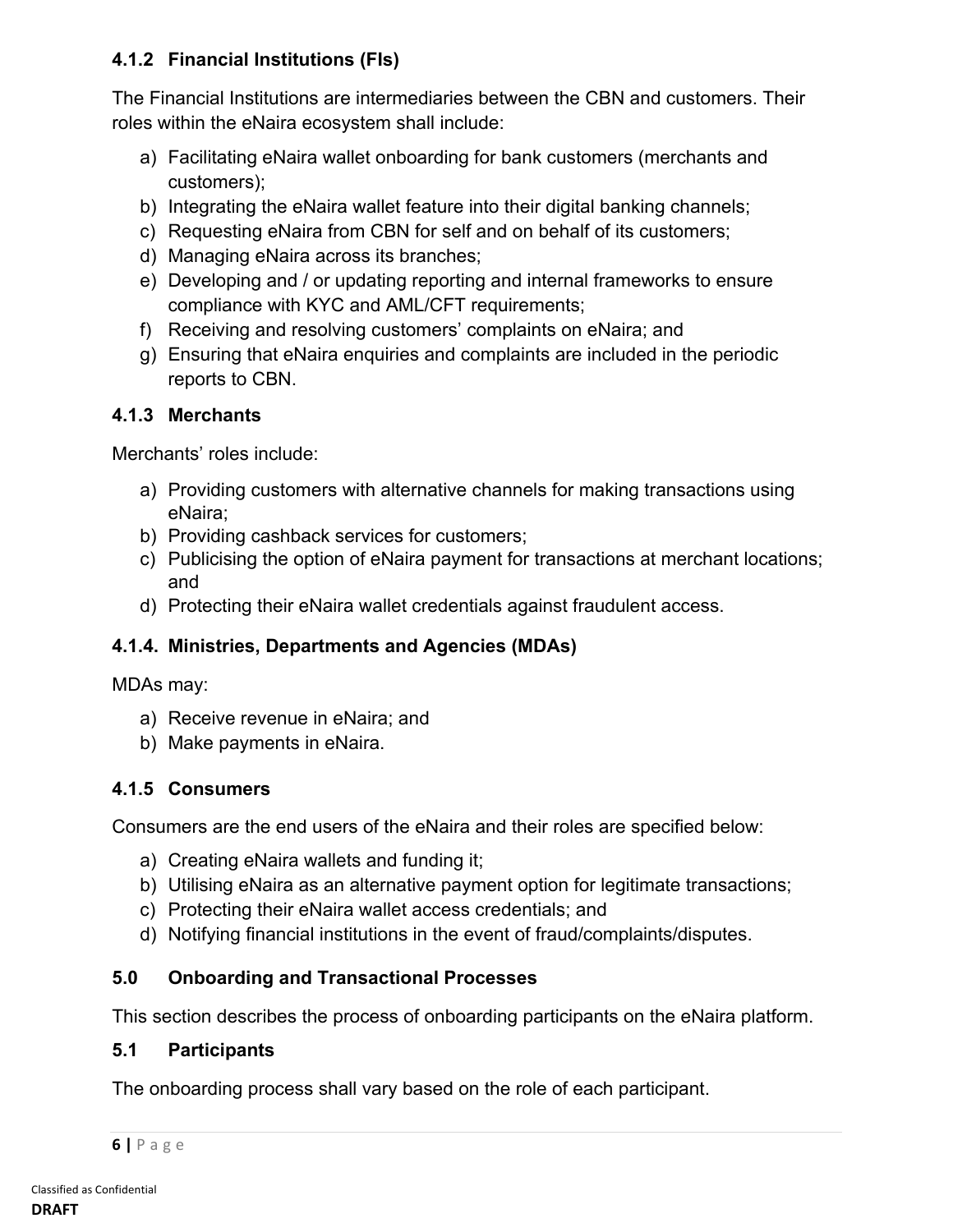# **5.1.1 Financial Institutions (FIs)**

The onboarding of FIs shall be done automatically by the CBN.

#### **5.1.2 Merchants**

Merchants shall be onboarded by the FIs upon downloading the **"eNaira Speed Merchant Wallet"** from the app stores and fulfillment of the following requirements:

- a) Provision of all mandatory information;
- b) Acceptance of the Terms and Conditions of eNaira;
- c) Acceptance of the Privacy Policy of eNaira; and
- d) Validation and activation by their preferred FI.

#### **5.1.3 MDAs**

MDAs shall be onboarded by the CBN upon receipt of the appropriate mandate.

#### **5.1.4 Consumers**

Consumer onboarding shall be self-service upon downloading of the **"eNaira Speed Wallet"** from the app stores and fulfillment of the following requirements:

- a) Provision of all mandatory requirements;
- b) Acceptance of the Terms and Conditions of eNaira;
- c) Acceptance of the Privacy Policy of eNaira; and
- d) Validation and activation by their preferred FI.

#### **6.0 Disclosure**

During the onboarding process, users shall have option to disclose whether the eNaira wallet being created will be operated for self or as trustees.

#### **7.0 Unique Identifier**

The TIN, NIN and/or BVN shall be used as unique identifiers:

- a) TIN shall be for corporate entities;
- b) NIN and/or BVN shall be for individuals; and
- c) BVN shall be for merchants that are not corporate entities.

#### **8.0 Transaction Types**

This section describes the various transaction types.

#### **8.1 Consumer Transactions**

The following services shall be available to individual consumers on the eNaira platform:

- a) Person to Person (P2P);
- b) Person to Business (P2B) / Business to Person (B2P);
- c) Person to Government (P2G) / Government to Person (G2P);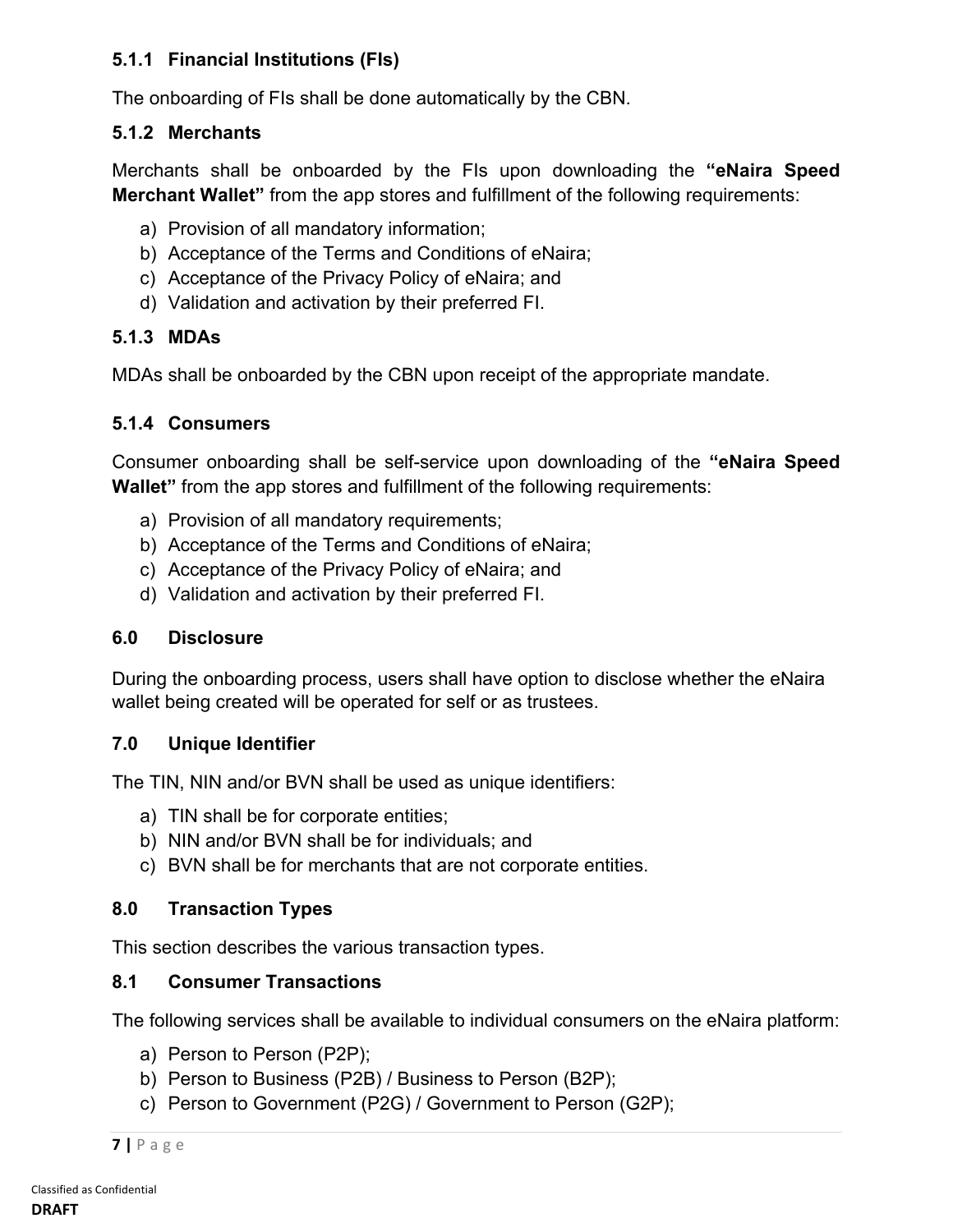- d) Cash or Bank account to eNaira wallet;
- e) eNaira wallet to cash or bank account; and
- f) Any other services as may be approved by the CBN from time to time.

# **8.2 Merchant Transactions**

The following services shall be available to merchants on the eNaira platform:

- a) Merchant/Business to bank account;
- b) Merchant/Business to Person (M/B2P); and
- c) Cash to eNaira.

Merchants shall sweep their till balance(s) into their FIs accounts on a daily basis.

### **8.3 FI Transactions**

The following services shall be available to FIs on the eNaira platform;

- a) FIs to CBN / CBN to FI;
- b) FI to Government / Government to FI;
- c) FI to Business / Business to FI; and
- d) FI to Customer.

### **8.4 MDA Transactions**

The following services shall be available to MDAs on the eNaira platform:

- a) MDAs to Person / Person to MDAs;
- b) MDAs to MDAs;
- c) MDAs to FIs / FIs to MDAs;
- d) MDAs to CBN / CBN to MDAs; and
- e) MDAs to Businesses / Business to MDAs.

# **9.0 Charges and Cost Structure**

The charges for eNaira transactions shall be in line with the Guide to Charges by Banks, Other Financial and Non-bank Financial Institutions.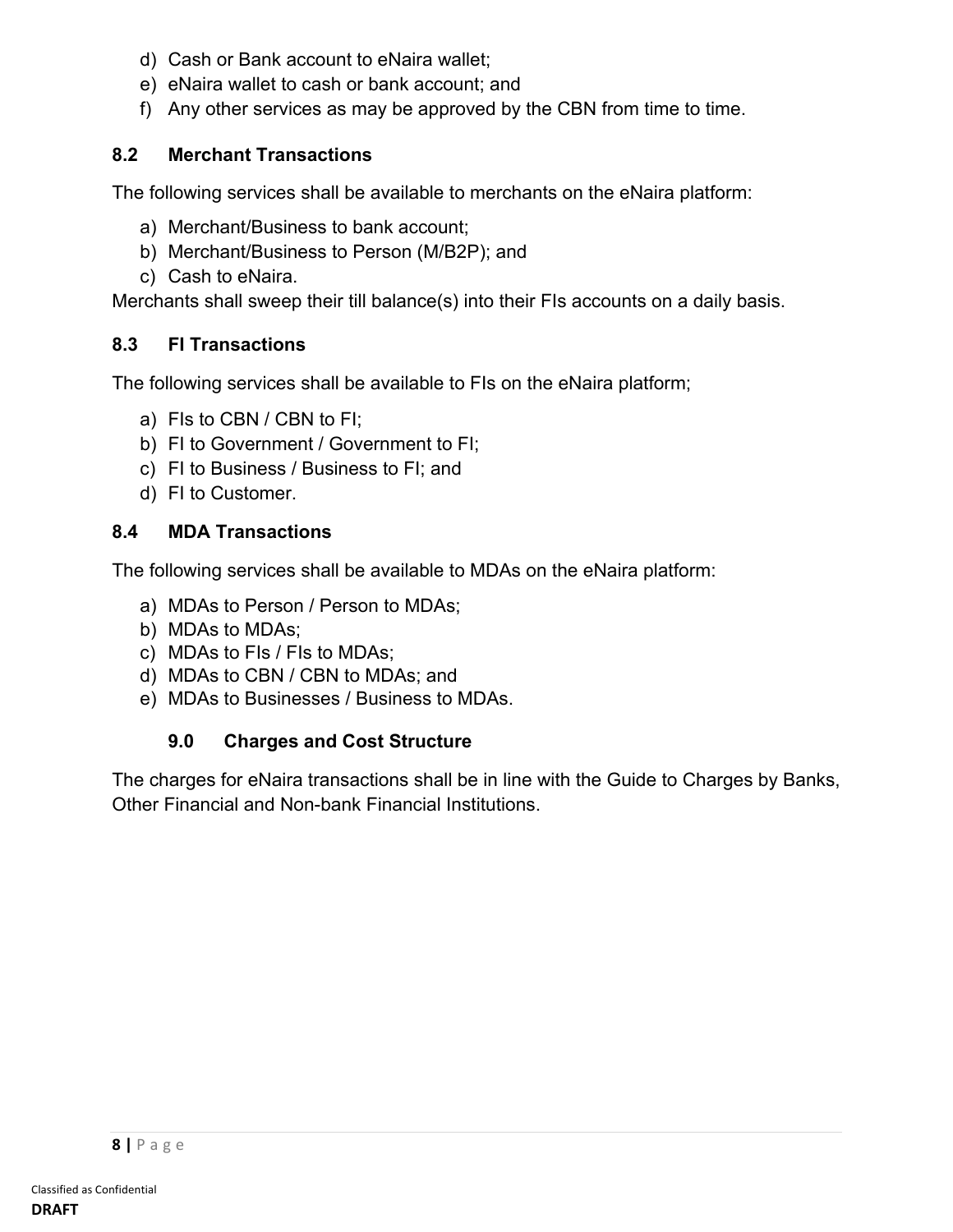#### **10.0 AML/CFT Compliance**

Financial Institutions are required to comply with the **Money Laundering (Prohibition) Act 2011 (as amended)**, **the Terrorism (Prevention) Act 2011 (as amended)** and **all subsisting anti-money laundering laws and regulations** as may be issued by the CBN from time to time.

Users of eNaira shall be subjected to a tiered structure with transaction and balance limits as follows:

# **10.1 Tier 0**

Documentation requirements for Tier 0 users are:

- a) Passport Photograph;
- b) Personal Information (Name, Place & Date of Birth, Gender & Address); and
- c) Telephone Number (NIN issued but not linked to phone number).

### **10.2 Tier 1 - 3**

Documentation requirements for Tiers 1 to 3 are as stipulated in **CBN Circular on Tiered Know Your Customer (T-KYC)**.

#### **10.3 Merchants**

Merchants are expected to have existing bank accounts with FIs. Further requirements at point of onboarding are:

- a) TIN;
- b) BVN of MD/CEO;
- c) Email address; and
- d) Business Category.

FI's Compliance Officers shall carry out final verifications.

#### **10.4 Transaction and Balance Limits**

The transaction and balance limits for individual and merchant eNaira wallets are shown below:

| <b>Category</b>             | <b>Daily Transaction Limit</b> | <b>Balance/eNaira Wallet Limit</b> |
|-----------------------------|--------------------------------|------------------------------------|
| Tier 0                      | N20,000.00                     | N120,000.00                        |
| (Phone number without       |                                |                                    |
| verified NIN)               |                                |                                    |
| Tier 1                      | N50,000.00                     | N300,000.00                        |
| (Phone number with verified |                                |                                    |
| NIN)                        |                                |                                    |
| Tier 2                      | N200,000.00                    | N500,000.00                        |
| Tier 3                      | N1,000,000.00                  | N5,000,000.00                      |
| Merchant                    | No Limit                       | No Limit                           |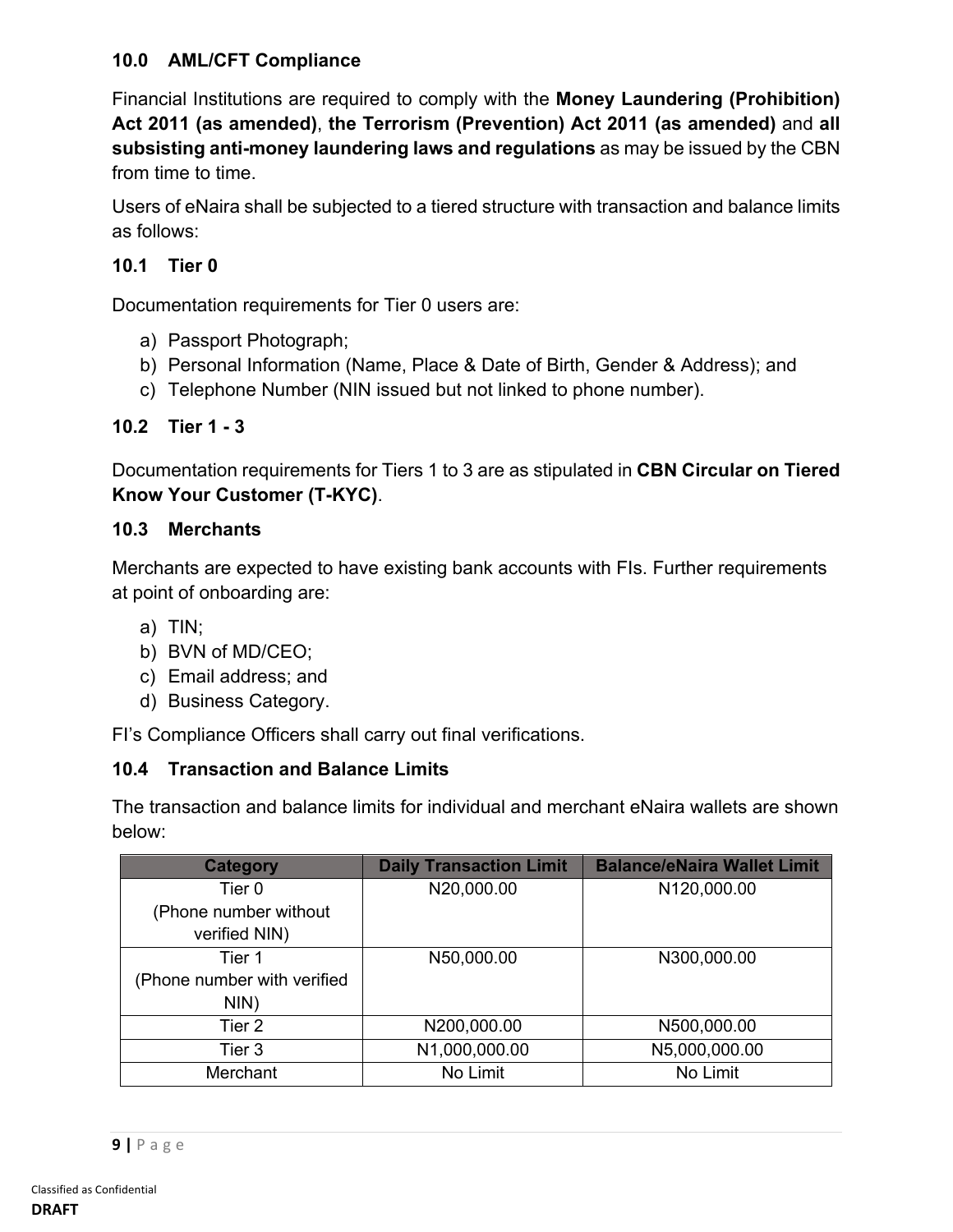#### **11.0 Risk Management**

Financial Institutions shall put in place appropriate measures to ensure sound risk management practices to address potential threats to their operations.

These shall include:

- a) An Enterprise risk management framework;
- b) Appropriate governance structures;
- c) Documented and approved policies; and
- d) Secured information technology infrastructure.

Financial Institutions shall be required to implement additional risk management measures as may be prescribed by CBN guidelines from time to time.

#### **12.0 eNaira Wallet Recovery Process**

### **12.1 Roles and Responsibilities of the Stakeholders**

The roles and responsibilities of the different stakeholders with respect to ensuring the prevention or minimisation of loss following loss / theft of a user's device or compromise/hack of user eNaira wallet are stipulated as follows:

#### **12.2 Banks**

Banks shall provide the following services:

- a) Ensure that eNaira users have access to an array of channels to report loss/theft of device or compromise/hack of user eNaira wallet. At a minimum, banks shall ensure that customers are able to report via:
	- i. USSD channels;
	- ii. Internet banking platforms;
	- iii. Customer care phone lines; and
	- iv. In-branch customer care.
- b) Develop a system to validate the identity of complainants;
- c) Facilitate prompt placement of restriction on eNaira wallets where a valid report of loss/theft of device or compromise/hack of user eNaira wallet is made; and
- d) Make reports to the CBN on number of reports received and actions taken thereon including timelines.

# **12.3 Merchants**

Merchants shall provide the following services:

a) Provide channel for eNaira payment at sales outlets.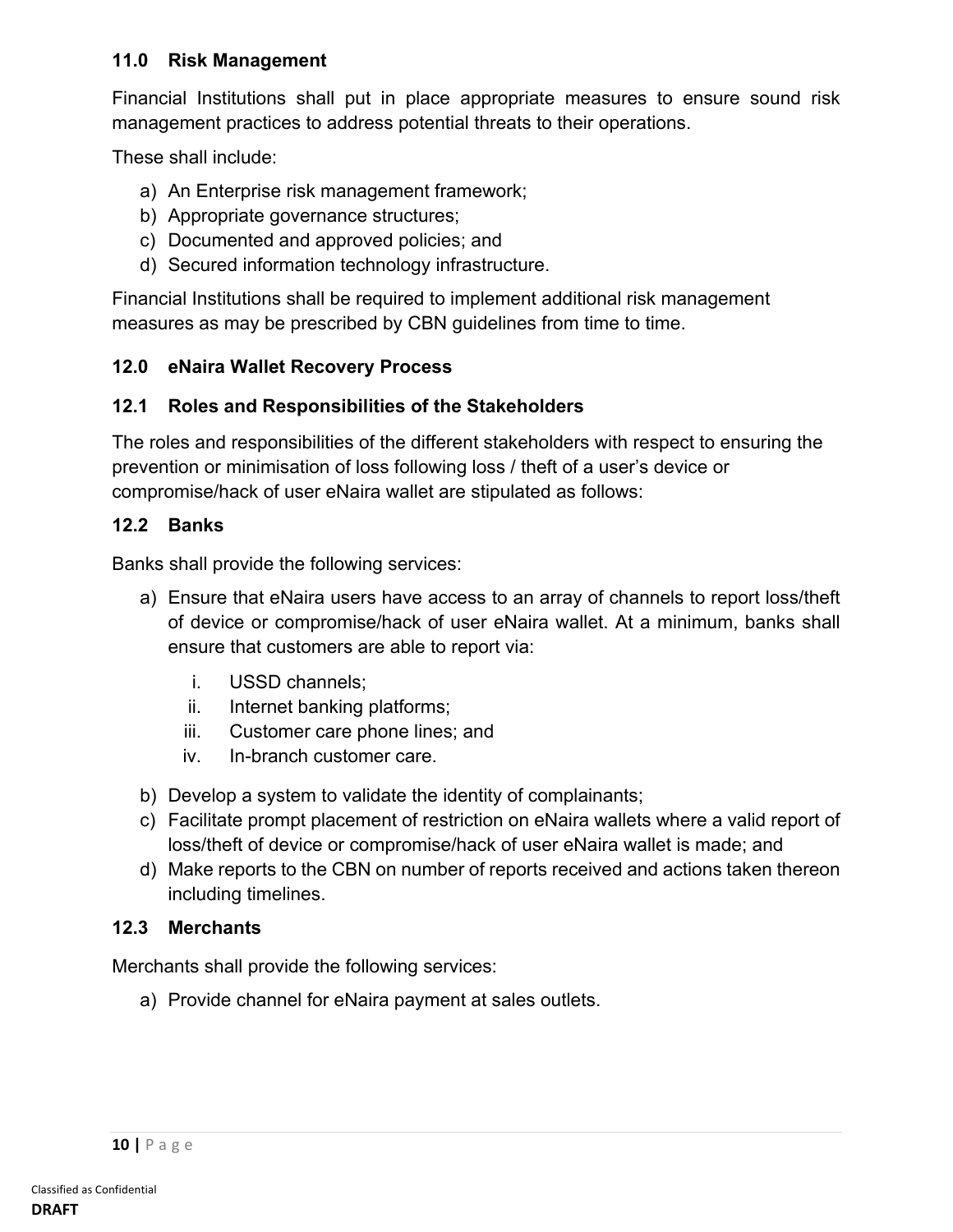#### **12.4 eNaira Wallet Users**

Wallet users shall have the following responsibilities:

- a) Ensure the protection of eNaira wallet login credentials and devices to prevent disclosure to third parties; and
- b) Promptly report to Financial Institutions or eNaira Helpdesk where there has been a loss/theft of device or compromise of user eNaira wallet.

#### **13.0 Wallet Recovery**

This section outlines the process for wallet recovery.

#### **Loss/Theft of Device**

To recover eNaira wallets in the event of a loss/theft of device, users shall:

- 1. a) Download a new **"eNaira Speed Wallet"** from the app stores;
	- b) Accept the Terms and Conditions of usage of eNaira;
	- c) Accept the Privacy Policy of eNaira;
	- d) Create new username and password; and
	- e) Input two factor authentication credentials. or
- 2. Contact FIs for assistance.

#### **13.1 Compromise of eNaira Wallet**

In the event of a compromise of eNaira wallet, users shall:

- 1. a) Request for a change of password using the forgotten password functionality in the eNaira app or using the USSD password change process;
	- b) Select an appropriate password;
	- c) Input username and password for existing users; and;
	- d) Input two factor authentication credentials.
		- or
- 2. Contact FIs for assistance.

#### **14.0 Financial and Regulatory Reporting**

FIs shall render returns to the CBN in line with the provisions of the Banks and Other Financial Institutions Act (BOFIA) 2020 and as may be specified from time to time.

#### **15.0 Dispute Resolution**

Consumer Complaints in relation to the usage of the eNaira shall be referred to Helpdesk of users' preferred FI Helpdesk. If unresolved by the FI Helpdesk, it shall be escalated to the eNaira Helpdesk via 0800myeNaira (**0800 6936 2472) or helpdesk@enaira.com** for resolution.